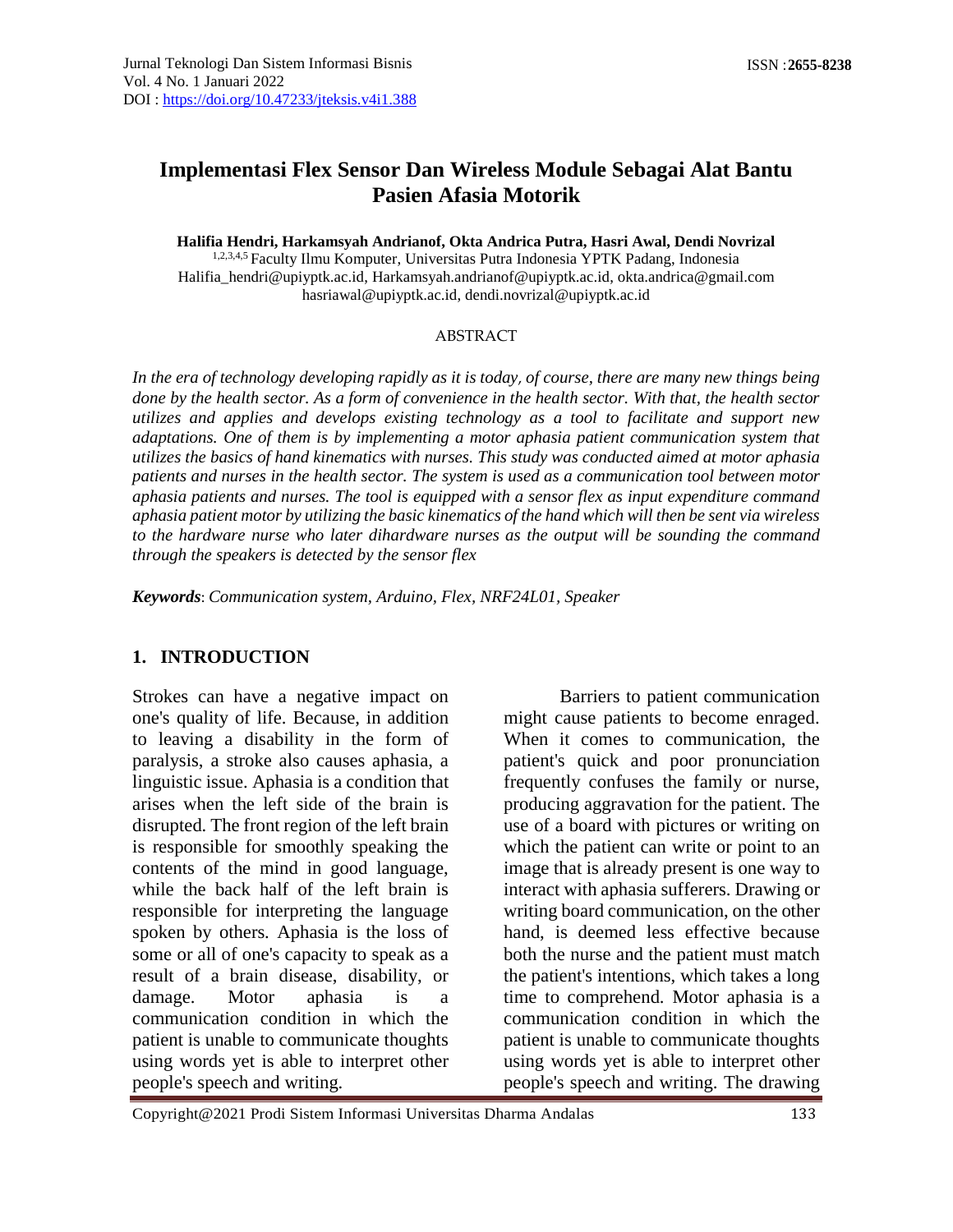board communication approach is a challenge for the nurse since, in addition to comprehending the patient's requests, it necessitates the nurse remaining near the patient at all times

Disabled post-stroke patients will find it difficult to carry out regular duties, particularly conversing with others. The quality of life of post-stroke patients suffers as a result of this. Post-stroke patients must undergo therapy in order to communicate, but this procedure takes time. As a result, a communication tool for post-stroke sufferers was developed in this study.

The impairment experienced by those who have had a stroke and have aphasia or dysarthria was chosen. This post-stroke patient retains normal cognitive function but struggles to communicate effectively. The next stage is to determine how the stroke victim can communicate again.

#### **2.** RESEARCH METHOD

The framework outlines the measures that will be done to tackle the situation at hand. The framework for this study is shown in Figure 3.1 below.



Figure 1. Description of Research Framework The following are the steps in completing this research:

A. Identification of problems

Approaching the study object allows for the identification of problems. The goal of this stage is to identify the difficulties that arise in an acceptable manner, so that research may give the best answer to these issues.

The issue that has been noticed is that aphasic patients find it difficult to interact with nurses using a technology that uses kinematic hand motions. This can be addressed with current technical advancements by creating a glove with commands on some of the patient's fingers using an Arduino microcontroller

B. Data collection

The authors employ the following research methodology based on the approach used during the study process to gather correct data, as well as in creating tools and working on this report :

- Library Research
- Laboratory Research
- Field Research

## C. System Analysis

The analysis stage is the most important stage in the development of a system, based on the identification of the problem above; in this analysis, the researcher wants to explain the inputs, outputs, and processes of the system to be made; it is intended that problem solving can produce a new solution. The data was evaluated by the researchers based on the above-mentioned problem identification. This is so that prior to designing a tool, issue solving might provide a new solution.

D. System Design

Starting with the software technique employed in this study, which is based on the notion of a structured approach, we will construct a system design that will operate at this level. This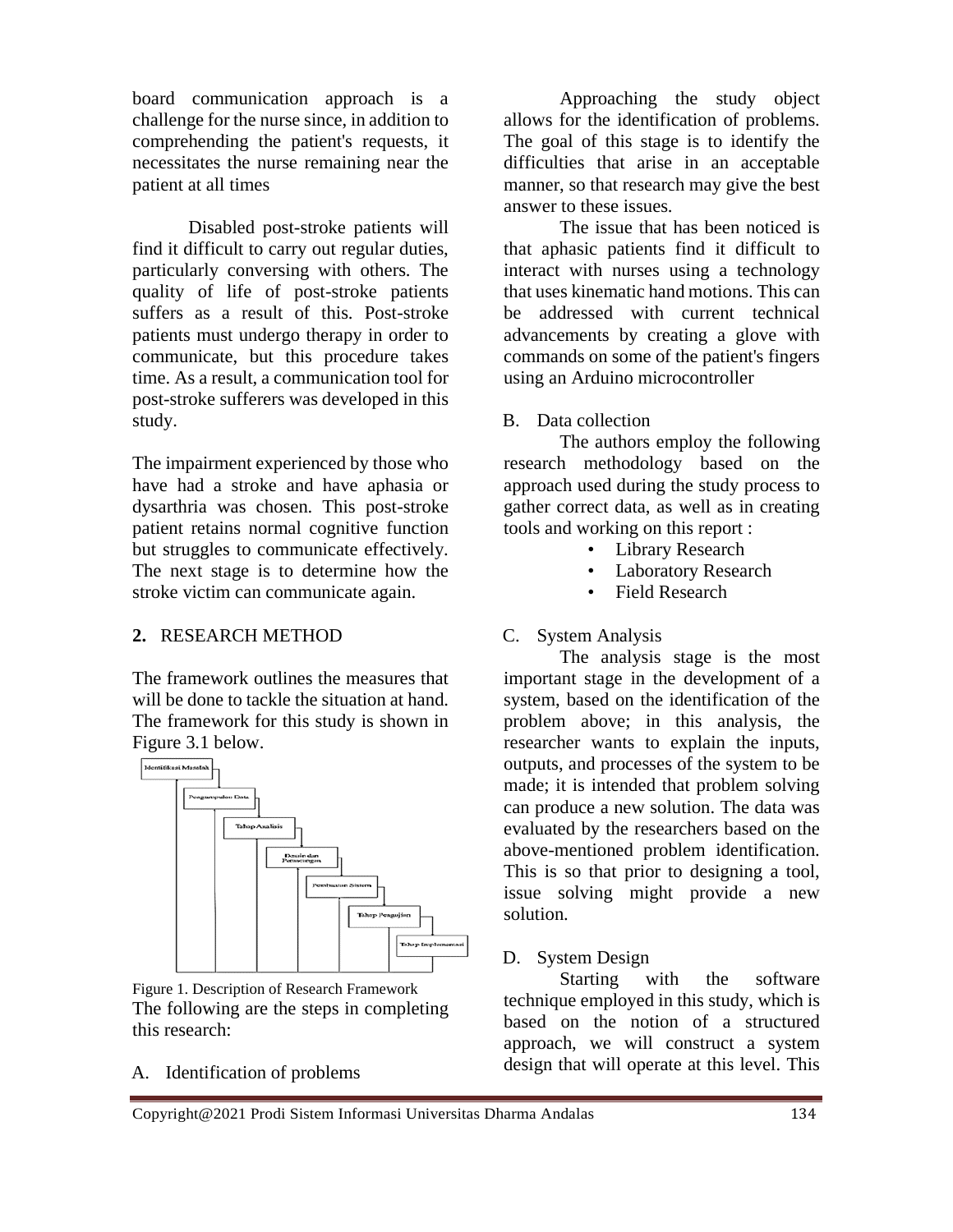notion involves modeling in a standardized and methodical manner by following a set of stages. The objective is to produce meaningful information and suit the demands of the users.

### E. System Creation

All of the obtained data and research will be processed, and all of the primary and supporting components will be built based on the concepts produced and the tools (context diagrams, flowcharts, and data flow diagrams) used in the activity process. Following the assembly of the system, the entire program input procedure is carried out using the Arduino IDE application so that the tool's condition may run as intended

F. System Test

System testing is the process of identifying and correcting problems in a system. It might be input mistakes, outputs, or procedures that aren't working as they should. The system produced should have lower error rates as a result of the testing.

## G. Implementation

The stage of putting the system together so that it is ready to use is known as system implementation. The embodiment of the system that was constructed, or whether the system was able to be implemented and run as the researcher wanted, is also a factor in system implementation. This is required in order for users to be able to use the tools that have been created to meet their needs. The goal of implementation is to examine how well the tool is designed to meet the goals and to detect any problems that arise in the system

#### 3.1. General Design

In most cases, it is required to thoroughly specify the system that will be created in advance during the analytic phase. This implies that the scope of the conversation must be clearly defined.

## A. Context Diagram

Context diagrams serve as media, containing a process and a number of external elements. In the Figure 2 and 3, you can see the context diagram in question.



Figure 3. Context Diagram (Hardware Perawat)

## B. Data Flow Diagram (DFD)

A data flow diagram provides a more complete explanation of the tool that has been built. The context diagram that was previously explained is used to

#### **3.** RESULTS AND DISCUSSION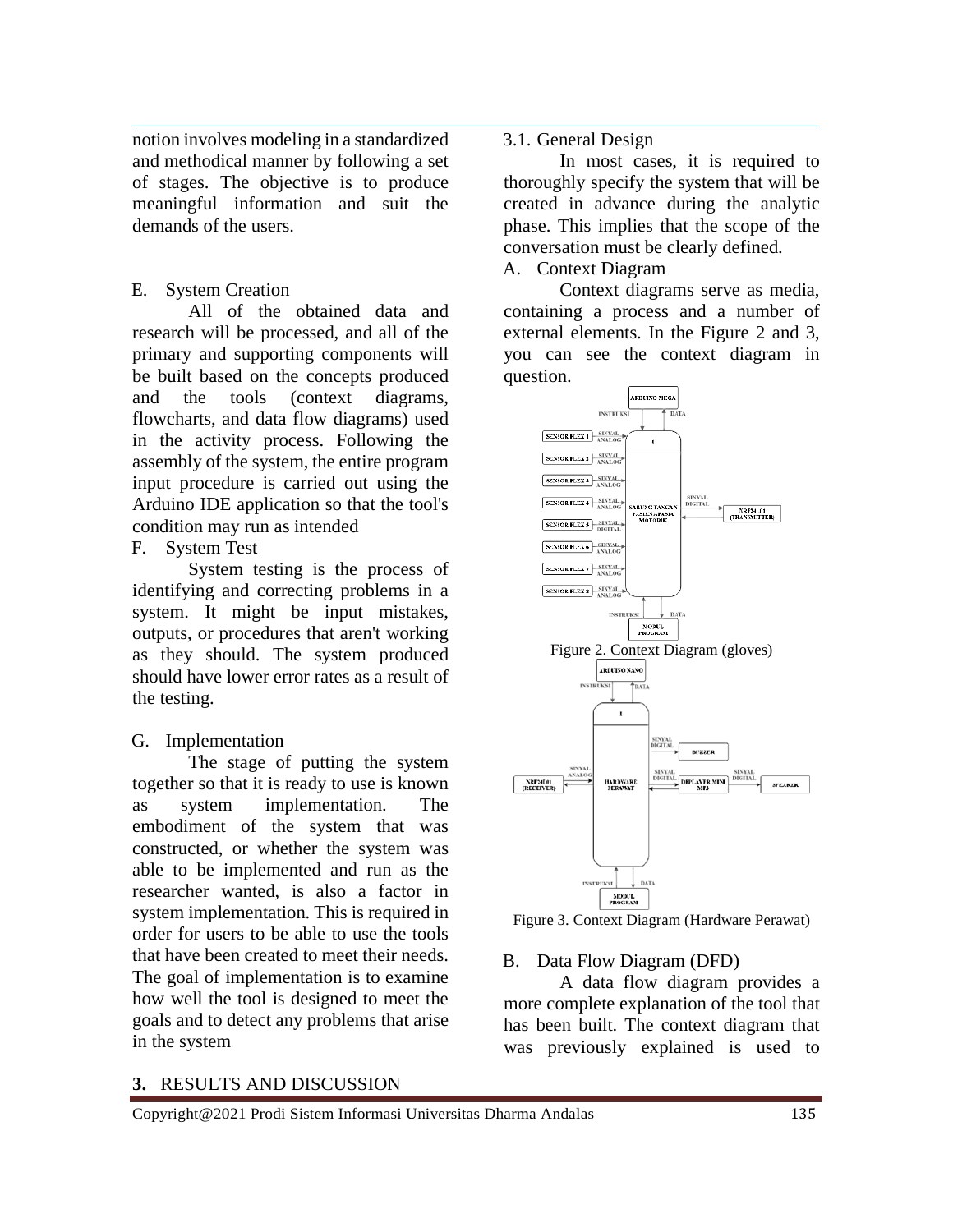describe the data flow diagram. Figure 4 shows a data flow diagram for images:



#### C. Block Diagram

In the Figure 5. The system is comprised of input, process, and output, as shown in the block diagram above. Microcontrollers such as the Arduino Mega and Arduino Nano serve as processing and control centers. The system uses a flex sensor as an input, an NRF24L01 module as a processing medium, and DfPlayer, Speaker, and Buzzer as outputs.



Figure 5. Block Diagram

## 3.2. System Physical Design

The physical design of the system is, in general, the first design form of the hardware that will be created. The following is an example of the system design that has to be created in figure 6 :



Figure 6. Block Diagram





The tool's physical design plays an important role in supporting the system, as seen in Figures 6 and 7. This tool's gadgets are controlled by Arduino Mega and Arduino Nano. Flex sensor is an input device for detecting motor aphasia patients' finger movements, NRF24L01 module for wirelessly transmitting data from motor aphasia patients' gloves to nurse hardware, Buzzer, and DFPlayer mini MP3 functions as output for sound notifications and commands in the form of voice if patients with motor aphasia want to communicate with nurses or families at any time

3.3. Detailed System Design

Per-module system designs can be used to demonstrate the detailed system design. The following are the designs for the per-module system:

A. Arduino Mega 2560 Circuit

The Arduino Mega 2560's minimal system circuit operates so that it may work as needed, with the design aiming to make the tool easier to use. The Arduino Mega 2560 circuit above runs the Arduino Mega 2560 so that it can operate as needed, with the goal of making the Arduino Mega 2560 easier to use. A 16Mhz crystal is also utilized in the aforementioned circuit, which may be used for serial transmission. On the reset pin, a circuit is required that acts as a reset for the Arduino Mega 2560 at the start of the system, with all of the Arduino Mega 2560's pins set to logic 0. As a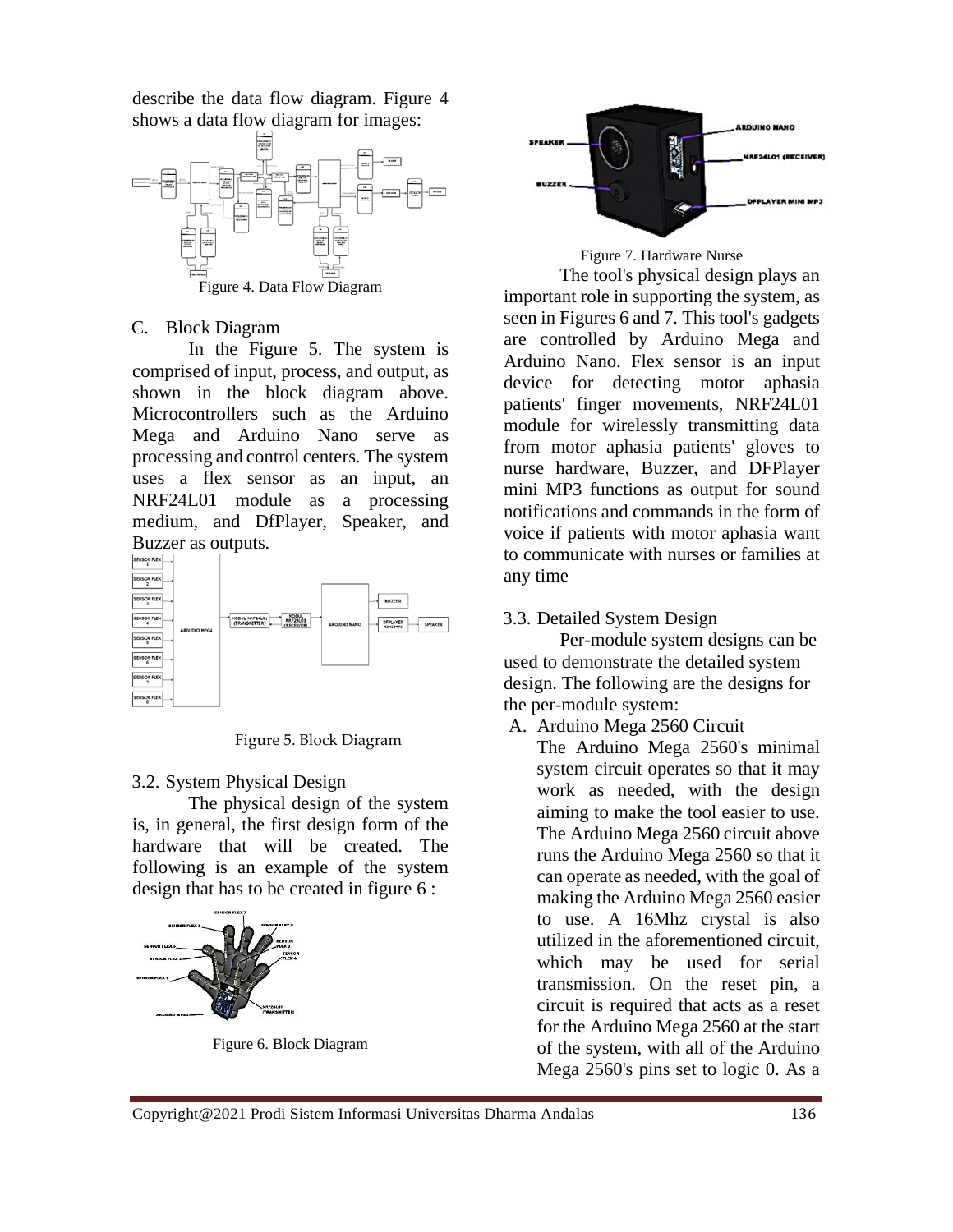result, initialization of the port is necessary at the start of programming.

- B. Arduino nano Circuit
	- Arduino is a breadboard-compatible microcontroller board that is compact, comprehensive, and complete. The ATmega328 (for Arduino Nano version 3.x) or Atmega16 (for Arduino Nano version 2.x) microcontrollers are used in Arduino Nano. The Arduino Nano is similar to the Arduino Duemilanove in terms of capabilities, however it comes in a different packaging. The Arduino Nano does not include a Barrel Jacktype DC socket, and instead uses a Mini-B USB port to connect to a computer. Gravitech is the firm that created and manufactured the Arduino Nano
- C. Dfplayer Mini MP3 Circuit

DFplayer small is an audio file player / sound player / music module that supports audio formats like.mp3 files. The micro mp3 module's output may be connected directly to mini speakers or amplifiers as loudspeakers. The RX and TX serial pins of the Arduino are used to link this module to the Arduino.

D. LCD Circuit

A flex sensor is employed in the design of this gadget to determine if there are any finger motions or orders sent by motor aphasia sufferers

E. NRF24L01 Module Circuit The NRF24L01 module is utilized to transfer data or information wirelessly in the design of this gadget.

# 3.4. Program Module Design

The program modules that control the system's work are described in this subchapter. The module design may be broken into two components to make it easier to

understand: flowcharts and software modules.

# **4.** CONCLUSION

Several conclusions may be formed based on the descriptions and explanations offered in the preceding chapters during the examination of the problems:

- 1. Instrument The flex sensor, NRF24L01 module, Arduino Mega 2560 Microcontroller, and Arduino Nano Microcontroller are all used in the implementation of the flex sensor on the communication tool for motoric aphasia patients.
- 2. Motor aphasia patients can operate effectively and properly by using a sensor that detects the curve of the finger, which is used to communication aids for motor aphasia patients.
- 3. The NRF24L01 wireless module, which acts as a transceiver, receiving and transmitting signals, will be processed in the program module, and the program module will send a digital signal to the Buzzer and Mini MP3 Dfplayer, ensuring that the output media performs properly and as it should.
- 4. Because the system is powered by rechargeable NICD batteries, the motor aphasia patient gloves and nursing hardware are portable.

## **REFERENCES**

- [1]. Abdul Kadir (2017). "Pemrograman Arduino Menggunakan ArduBlock". Yogyakarta: Andi. Hal 236.
- [2]. Benny Pandapotan Siregar (2018). "Kalkulator Sederhana Menggunakan Keypad Dengan Output Speech Synthesizer dan Tampilan Pada LCD".Universitas Teknologi Yogyakarta:Skripsi.

Copyright@2021 Prodi Sistem Informasi Universitas Dharma Andalas 137